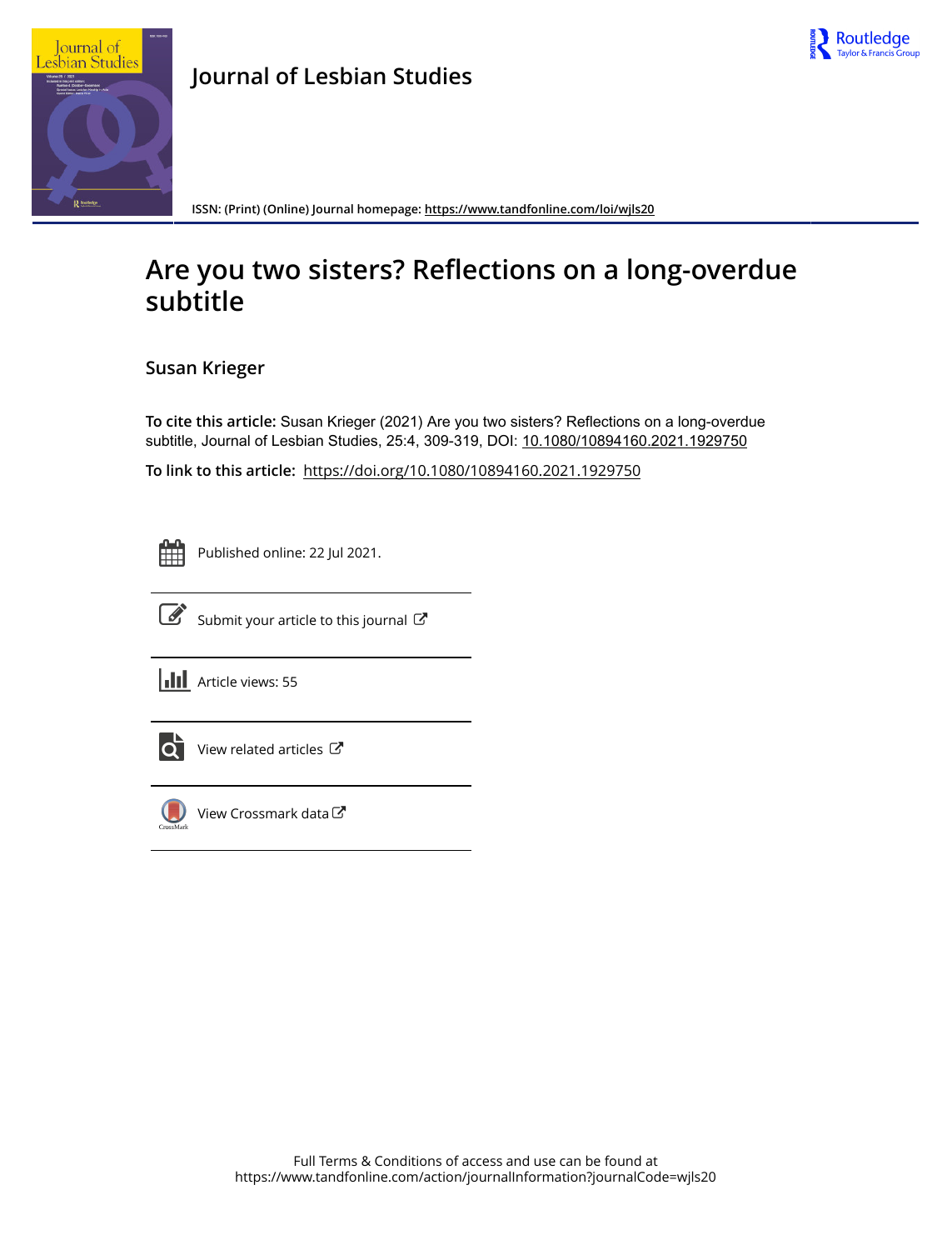

Check for updates

# *Are you two sisters?* **Reflections on a long-overdue subtitle**

Susan Krieger

Clayman Institute for Gender Research, Stanford University, CA, USA

#### ABSTRACT

In this article, Susan Krieger reflects on how lesbian realities have figured in her published work over the years, although the word "lesbian" did not appear in the books' titles. Why the invisibility? What lessons are to be learned from exploring the frequent invisibility of lesbian subject matter? Krieger's discussion throws light on the challenges of writing and publishing from a lesbian perspective.

**KEYWORDS** 

gender; sexual identity; lesbian couples; disability

As I sit awaiting the copyedited version of my new book, *Are You Two Sisters? The Journey of a Lesbian Couple*, I am prompted to think back over my previous published studies and particularly the fact that this book is the first of mine ever to have the word "lesbian" in the title.

When my classic study, *The Mirror Dance*, was published in 1983, the subtitle read "Identity in a Women's Community." The word "lesbian" was implied but did not appear. This was, in part, because the women of the Midwestern lesbian community I had studied often referred to their group as "the women's community" in town, and also, in part, because, it seemed to me not right to use the word "lesbian" in such a prominent way. It would reveal too much, seem too personal, too specific, not generalizing enough to all women. When I sent the manuscript of that book out to publishers and they rejected it because its multivoice style seemed to them "not social science, rather a presentation of raw data," I could understand their conventional expectations about method. But I also thought that the lesbian content might have had something to do with the rejection of its unconventional form. In the face of that rejection, I persevered until a playwright, who was also an editor at a university press, saw value in the book's style of telling the community's story through the sixty voices of its members.

Although the chapters in *The Mirror* Dance covered the women's intimate relationships with each other, their experiences in bars, in beds, in individual homes and at work, exploring the dilemmas that their lesbian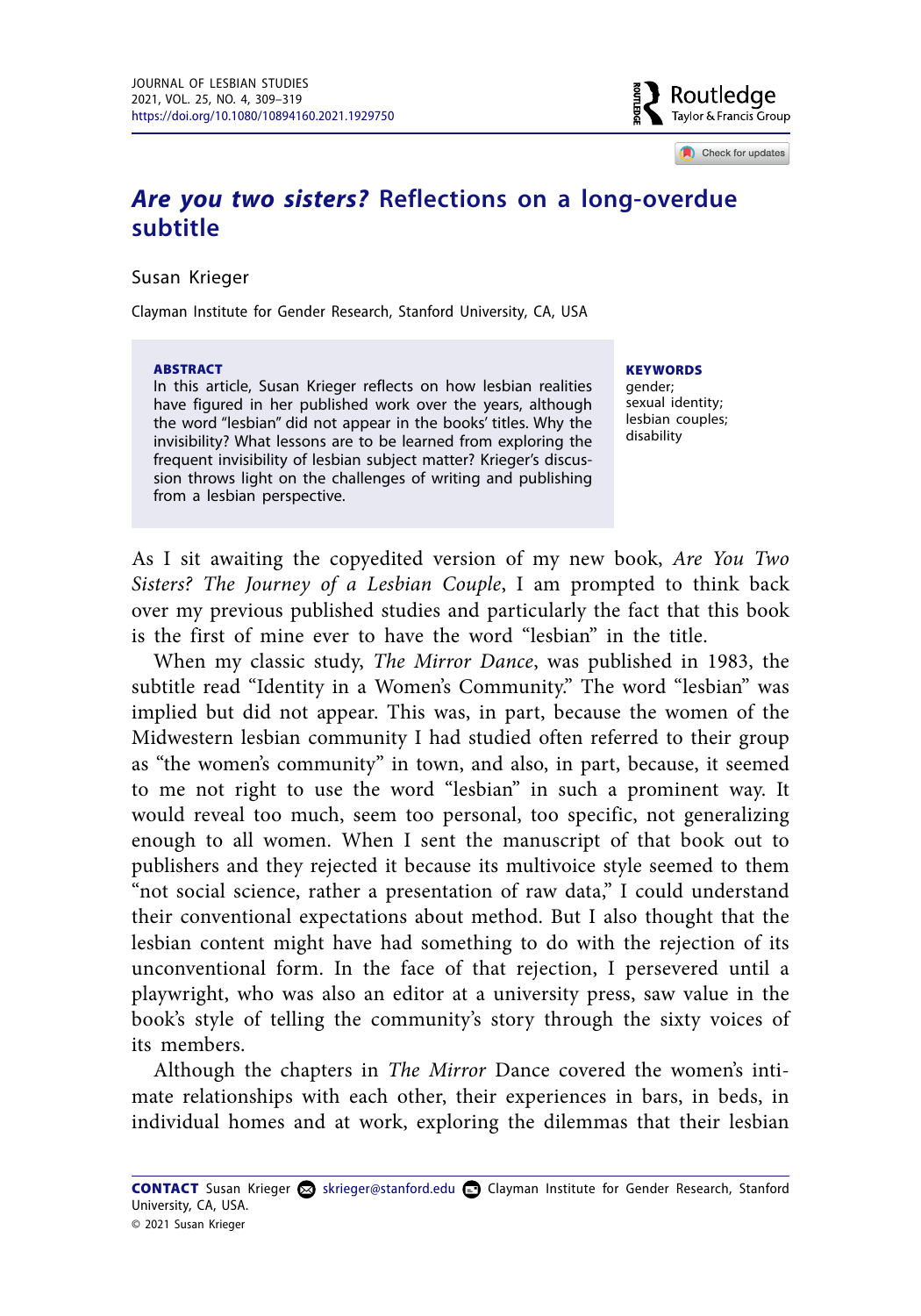identity posed for them—the back cover of that book highlighted a quote from a straight woman. It described how she liked participating in a lesbian group that also had heterosexual women in it. There was this bias—on both front and back covers—toward making the lesbianism in the book less prominent than it might be, as if it were background, less important than other things, such as the generalizability to all women.

After *The Mirror Dance*, I wrote *Social Science and the Self: Personal Essays on an Art Form*. Clearly, that book did not have lesbian in the title. But there was something about the words "personal essays" and "art form" that suggested, to me, a vulnerability similar to that I felt with the word "lesbian." It meant something soft, not ordinarily done, not playing by the strict rules usually expected of science. It is memorable to me that in the last section of that book, where I presented accounts from other academic women whom I interviewed about their experiences with use of the self in their fields, four of these eight women were lesbian—or women whom I knew as lesbian at the time, or who had lesbian experiences for some significant period in their life. This was a secret I kept. It was not mentioned in the book. It might be seen to have no relevance. But it was relevant to me—something I felt as a hidden triumph, bringing lesbian perspectives to the pages, even though they were not presented as such.

Within that book, an important chapter for me was "Beyond 'Subjectivity'; The Use of the Self in Social Science." This chapter described my research and writing process for *The Mirror Dance*. In it, I discussed my personal relationships with other lesbians in the community and how it had been hard for me to "separate myself out" from them in order to know what to say in interpreting the reality of their group. But the word "lesbian"—or even a reference to it, and to why this particular identity might cause problems of merger and separation of the self—was not reflected in the chapter's title. The lesbian specificity of my account was again invisible, at least on the surface, not considered as important or salient as a more general subject.

As I looked at the cover of my next book, *The Family Silver: Essays on Relationships among Women*, the subtitle stood out to me. It could mean simply what it said: "relationships among women" broadly speaking. However, to me, it seemed obvious what that meant: Who would write about relationships among women but a lesbian? That might not be exactly true, but I was seeing my underlying motivation—the bias in what I chose to explore and how I chose to explore it. This bias was hidden in a more conventional title, one that might suggest but, at the same time, camouflage the author's lesbian sensibility and intent. I had made up the subtitle for this book as I would for all my others, but that did not diminish the degree of hiding or camouflage that occurred. And, to some extent, I took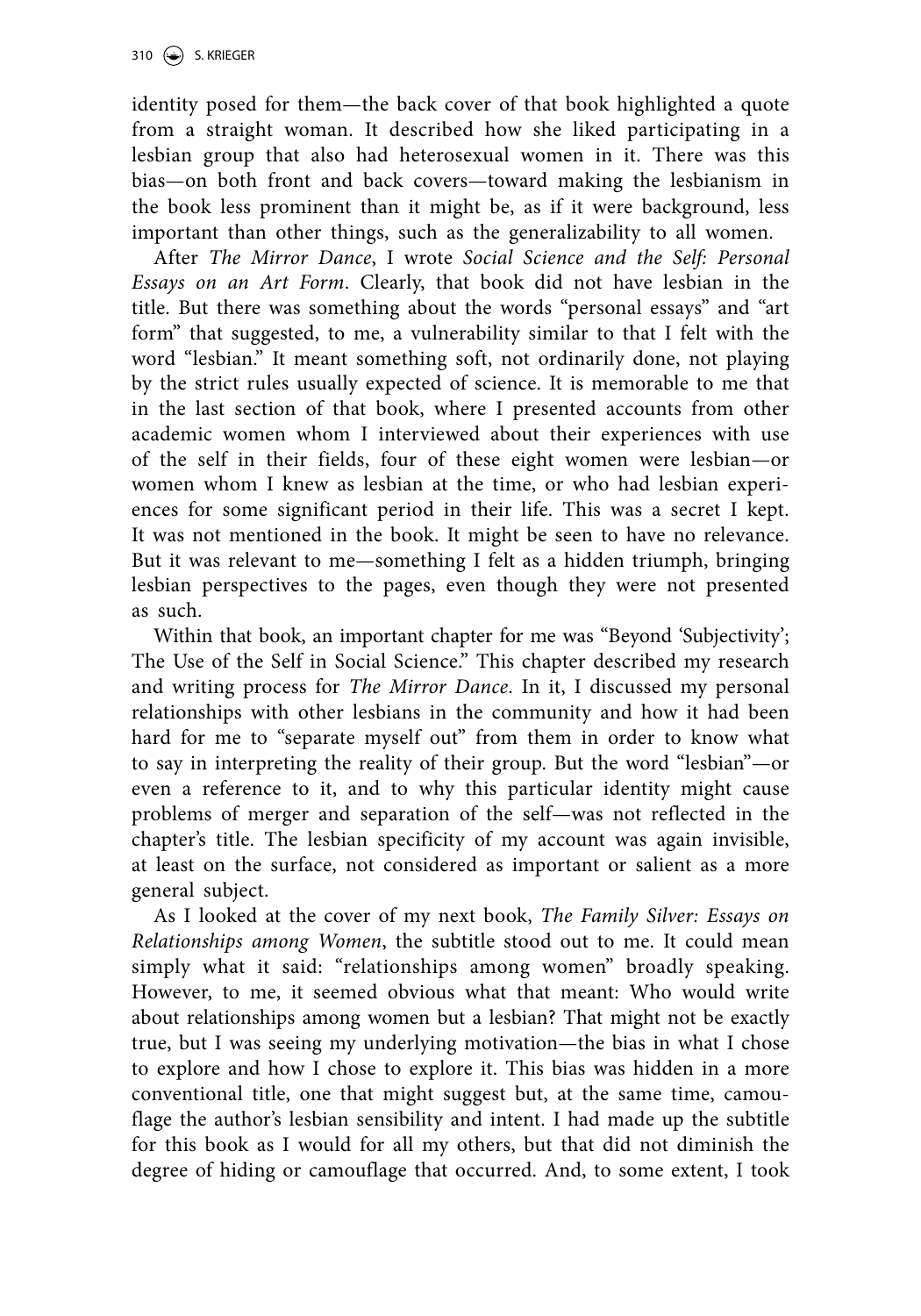pride in that camouflage, as if I were illicitly getting away with a secret content under cover of a broader generalization.

*The Family* Silver contained many chapters exploring lesbian relationships and sensibilities. "Gender Roles among Women" was about my own female, and particularly lesbian, attempts to incorporate both male and female roles in my self-identity. In "Becoming a Lesbian" I told a story of my first serious lesbian love and the way I experienced lesbianism as a process of choice. "Saying No to a Man" was about a time in a feminist methods class when my excluding a disruptive male student became controversial. "Lesbian in Academe" traced my experiences in universities when "not sleeping with" men had serious, if implicit, consequences. And in "Separatism," I explored women's—and implicitly lesbians'—needs for separate social spheres where women's values and ways of doing things could be honored, rather than becoming submerged in a male or heterosexual structure.

Because *The Family Silver* was written more personally than any of my prior books—putting into practice my ideas from *Social Science and the Self* about using first-person experiences in order to probe broader social contexts, I felt unusually vulnerable when it came to speaking publicly about it. I remember a time soon after it was published when I was invited to address a group of students and faculty at a southern California university. I stood up before the large group and, when the question period began, a male student, and then another male student, asked me challenging questions about the book's perspective. I felt jostled—both by the fact that the first hands up were those of men, and by the questions themselves, though I cannot remember what they were, and by my sense that this book was simply "too personal"—so that any questions invaded my inner space and scared me, upset me, threatened to disclose and hurt me. I decided, after that, to do no more public speaking to promote the new book. It would have to promote itself. I canceled an upcoming speaking engagement at another university and returned to my writing.

Eight years later, when my next book came out, *Things No Longer There: A Memoir of Losing Sight and Finding Vision*, I was about to use it in a class I was teaching on women and disabilities and was proud of the book, with its beautiful new cover. I assigned it to the students mid-quarter. On the day that they were to have read it, they came into the classroom carrying the book with its colorful cover of birds rising over a desert wildlife refuge. I felt so honored and pleased and was looking forward to our discussion. Before we began, a student sitting across from me raised the book in her hand and waved it in the air for all the world to see. "This is a book about lesbianism," she said.

I gasped. Was it so obvious? I knew I had not put the word "lesbian" in the title. True, the book was also about things left behind more generally—outer landscapes that had changed over time; objects in the external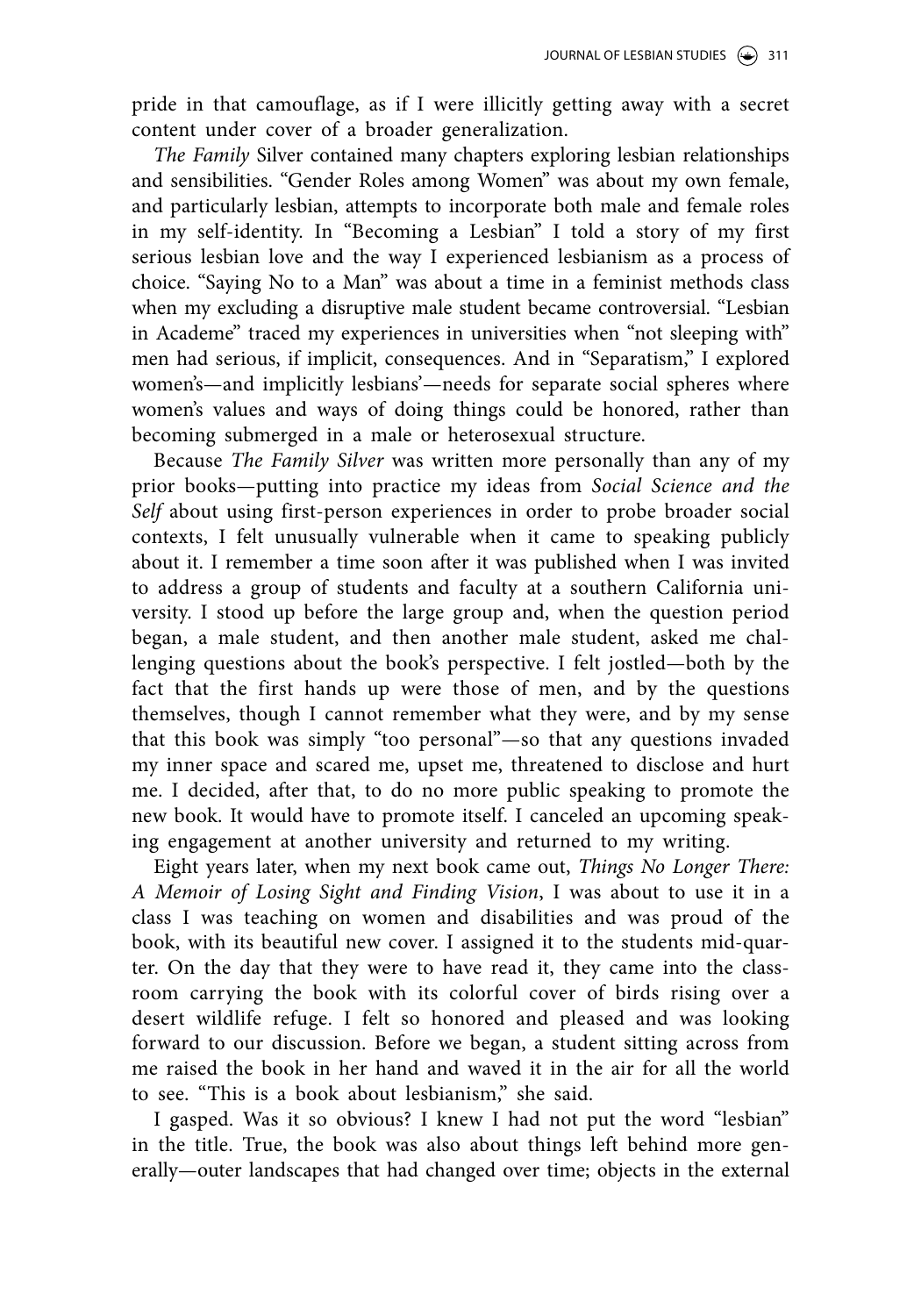world that I could no longer see with my eyes but that persisted as vivid inner memories. However, in this book, the things left behind that occupied over two-thirds of the printed pages were stories about lesbian relationships and, particularly, relationships I had had with other women over the years that I was sad to leave behind. There were chapters titled "Lesbophobia," "Lesbian Invisibility," "I See Her in My Mind," and "The Lesbian-Straight Divide: An Intimate Memory." What prompted the main title, in fact, was my loss of a significant intimate relationship with another woman that I had left behind when I moved from New Mexico to California twenty years before. That was what the phrase *Things No Longer There* initially referred to. But when it came to the subtitle, I had it reflect primarily on the several chapters I had written later about losing my eyesight that were also on the book's theme. Both the subtitle and the cover image suggested my loss of vision. The cover photo of birds rising above the desert pond was set into a larger background image that blurred the details in order to suggest my increasing blindness.

I remember when a representative from the radio program "To the Best of Our Knowledge" called me to do an interview based on the book. "The host wants to talk with you about the chapters on your vision loss—the middle section," she said. That, I took, was a clue to me, a directive. I knew what they were talking about. We were going to discuss my eyesight on the air, a health issue. I shouldn't deviate from it. "Sure," I said with a smile, grasping the central idea. I could write about lesbian relationships, but the subject for the broader public—even the educated public of NPR was my health issue, my less controversial issue, my blindness.

"Of course," I thought. That's what others want to know." It's less personal, less challenging maybe, more on the straight and narrow, the up and up. It's popular. It was certainly easier for me to talk about—more "a matter of fact," a firsthand experience that made me feel squeaky clean, that somehow made speaking in public about my experiences more acceptable and valuable, more viewed as if "teaching the world" something.

It all made sense. So for the next book, I decided to focus on my blindness. I wrote *Traveling Blind: Adventures in Vision with a Guide Dog by My Side*. The cover showed me with a golden dog leading me across a grassy field. Yet that book was as much, if not more, about my traveling blind with an intimate lesbian partner by my side. "This book is a romance, a travel adventure, an emotional quest, and a book about coming to terms with lack of sight," I suggested in the Introduction, with the word "romance" intended to refer to my relationship with my intimate partner Hannah.

Although *Traveling Blind* was often introspective, exploring the challenges that my loss of vision posed for me—and the gifts as well—this was interspersed with stories of navigating both with the dog and with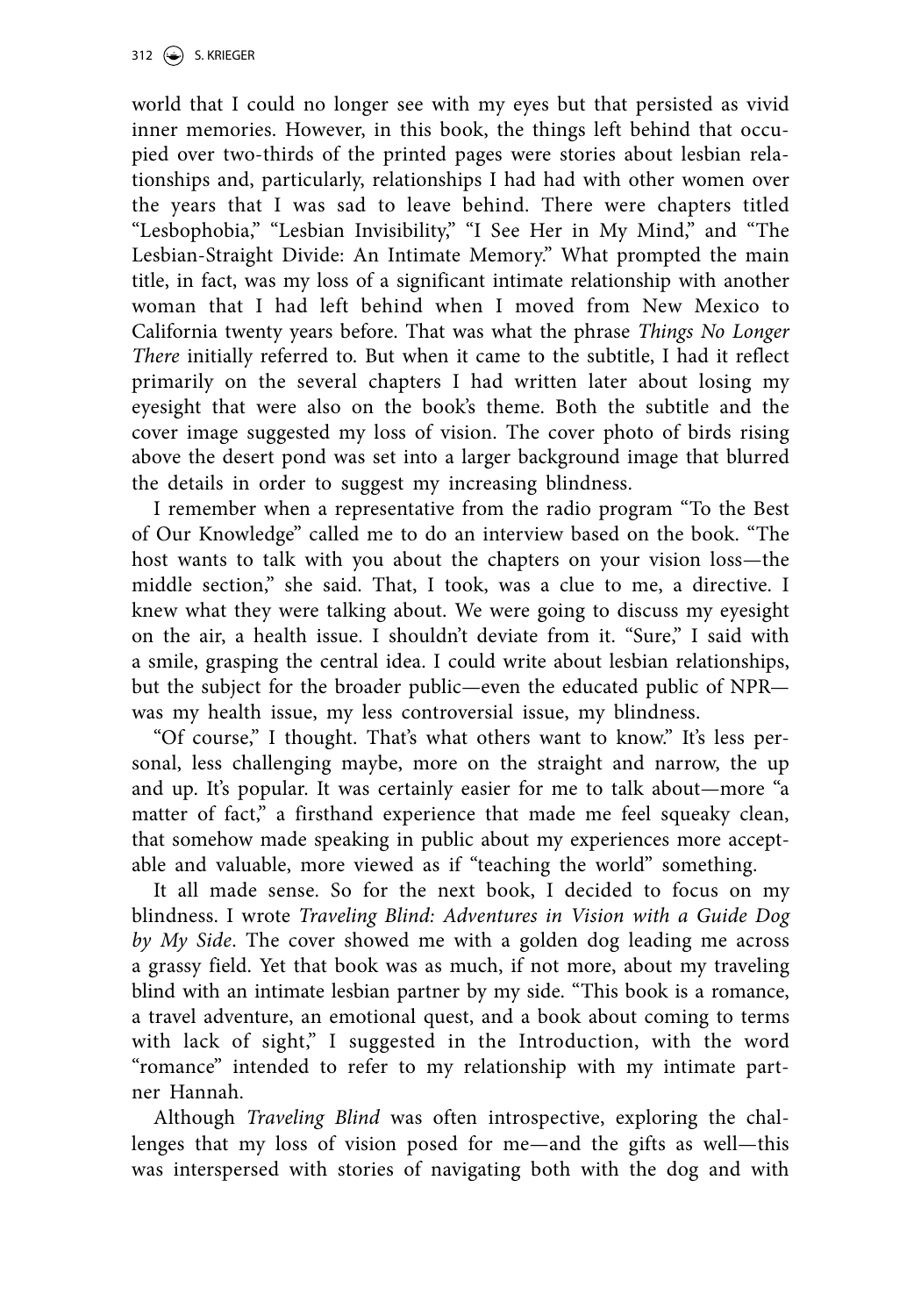Hannah as we traveled country roads, city streets, and moved through the spaces in our home. Throughout the book, the role of Hannah in my life—and in my learning how to deal with my blindness and my new interdependencies—was often subtly expressed. For example:

*Traveling Blind* opens with a story about a time when Hannah drove us through the New Mexico desert when I could no longer drive, because she knew how much I wanted to enjoy this part of the country. …We turned east at Route 9, listening to the cowboy music on the car stereo—stories of a woman's love for men, which felt oddly out of place in our car. But the female singer was soulful, the music rich, and I kept waiting for the subject to shift to love of cowgirls.

I was traveling now with Hannah in the winter desert and just being together was a great light in my darkness.

Strange that I'd seek comfort and haven near a mountain so far away when the real comfort was always closer to me—in my inner ability to find pleasure in my travels, and in my relationship with Hannah—in her arms, her willingness to make me happy. Dramatic clouds had signaled my coming to Big Hatchet Mountain today. Far less dramatic was the quiet affection we shared, less easy to see than a mountain, but no less there.

[In the spa pool that night,] Hannah turned off the lights overhead and lit the space with candles. In this warm, enveloping, naturally fuzzy world, my eyesight felt at home. I did not have to focus on anything but Hannah's naked body reflecting the candlelight. I focused on the water lit from below, on getting in and out of the pool, on the marvel of my being here. Invigorated, I swam over to Hannah and dipped under her, arose holding her, tracing the outline of her body with my fingers, feeling the minerals softening her skin. … I floated with Hannah. She held me as I lay on my back in the water. We glided together, then apart, then back together, delighting in each other, caressing, touching, moving breast to breast.

Initially, I titled this book simply *Traveling Blind*. But after sending the manuscript out and receiving quite a few rejections, when a university press with a series on "New Directions in the Human-Animal Bond" showed interest in publishing it, I jumped at the chance. I added the subtitle in the end to indicate the book's appropriateness for the series. Features of the human-dog interaction were highlighted in the Introduction and elaborated more in some of the chapters. Still, the feeling of the book is, I think, definitely lesbian, though it requires turning the pages to reveal that secret.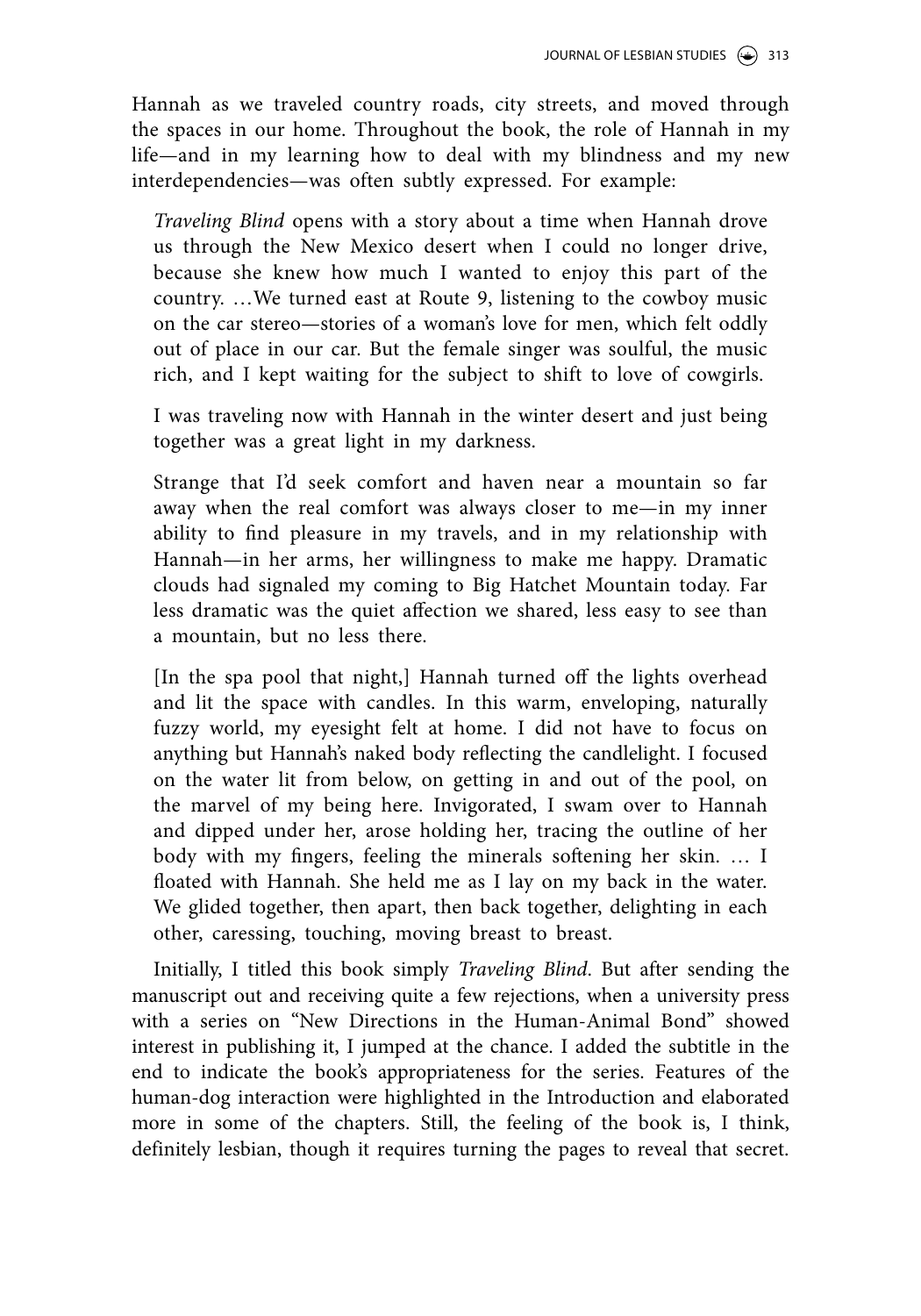After *Traveling Blind*, I wanted to write more about my autoethnographic approach of speaking personally about my experiences in order to arrive at broader insights. I wished to extend some of the ideas I had originally presented in *Social Science and the Self.* Over the years, my studies had become increasingly intimate, and I sought to examine further the issues that raised. Initially, I titled my new book "The Art of the Intimate Narrative: Unconventional Academic Writing." The chapters were written to illustrate my evolving intimate style and organized in sections: "A Personal Style," "Giving Voice to Memory," and "The Art of Sight." Within each section, the narratives dealt very personally with the themes of gender, identity, and disability that I had been exploring in my prior studies. A final section of the book titled "Sharing the Road" contained a series of stories about my, by now, ten-year relationship with my guide dog Teela, which had seemed to me to present a rare opportunity to apply my intimate narrative approach.

When the time came to submit the manuscript for publication, I contacted the publisher that had taken *Traveling Blind*, suggesting that this book had significant human-animal bond content, even more so than *Traveling Blind*. The director thought the Press could accept the book if the relationship with the guide dog was brought out as the focus, and noted that, in the end, it had to be indicated in the title. I moved the "Sharing the Road" section of stories about my relationship with Teela to the beginning of the book, moved the more methodological discussions to the last section, wrote new titles for some of the chapters to focus more on their content than their style, added a closing dog chapter, retitled the volume, and I soon had a book called *Come, Let Me Guide You: A Life Shared with a Guide Dog*.

Needless to say, *Come, Let Me Guide You*, like *Traveling Blind*, had hidden contents. In addition to the methodological discussions and themes, throughout the book, not only was my guide dog Teela in the role of guiding me, but my intimate human partner Hannah was again often guiding us both. Though her presence was subtle and understated, she was always there, pointing out obstacles in our path, giving me suggestions, figuring out how to proceed, offering her love. One of the most powerful chapters in the book was about my eighteen-year relationship with my first lesbian therapist, an older generation dyke whose lesbianism clearly made a difference to me, emphasizing a sense of closeness between us. Throughout the book, my lesbian sensitivities were expressed—my longings for other women, my sense of being found in relation to them, my essential desires for intimacy. In the guiding methodological chapter included in the book, "The Art of the Intimate Narrative," I reflected on the challenges of representing lesbianism I felt in my writing:

As in my prior works, I was again pushing a recognition of something hard to see—an invisible reality. In *Things No Longer There* and *The*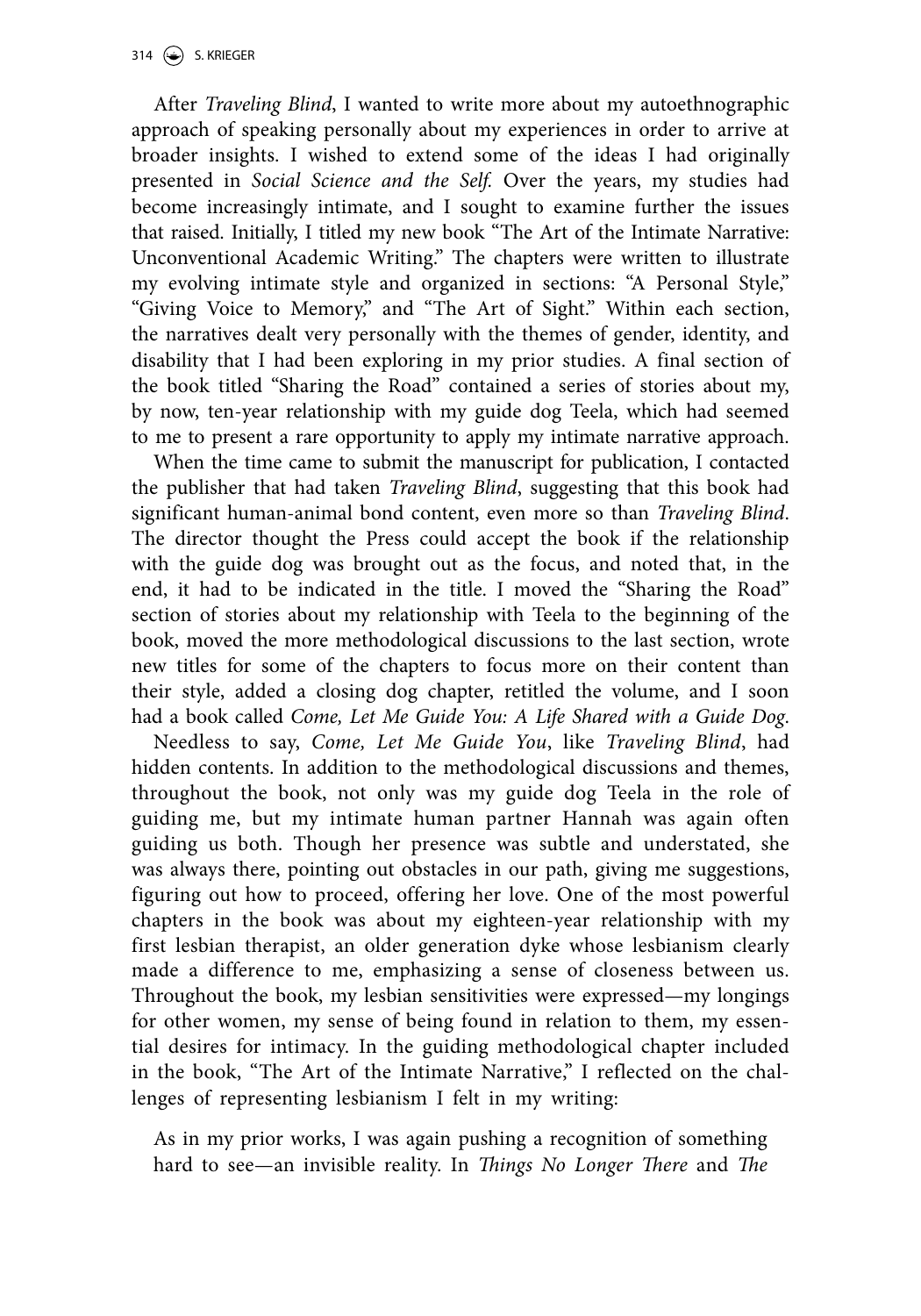*Family Silver*, lesbianism was the central invisible reality that I had focused upon, seeking to describe it in an underlying way for what I felt it was—a difference, something soft and at my center of great import in my life, but for which I often did not have the words to describe it well, to acknowledge it, to "see" it. Like blindness, lesbianism felt so connected to my vulnerable inner sense of self and comfort that I felt it was difficult to reveal, for fear of adverse consequences.

When I look at *Come, Let Me Guide You* in recent years, I marvel at the cover, showing me and my guide dog Teela, now white in the face because of her age, but smiling her broad Golden Retriever smile—and I am smiling too. I like that cover. I liked that book. But I sorely wish it was still titled "The Art of the Intimate Narrative*."* I wonder now whether I might have done better to hold out and try for getting the book published as what it really was. But I was concerned about getting rejected, since that had long been a painful history for me, and, by then, I was used to taking pride in having my true content come out under cover.

For my next book, I decided to focus on lesbianism. As I began writing, I thought of my relationship with Hannah, whom I had been with for over thirty years. In my prior ethnographies, I had explored other intimate relationships. Hannah was often present but in the background. Now it was time to depict us both and what we had shared. I was especially interested in the "self-other" challenges that a lesbian couple relationship posed, that I had dealt with much earlier in *The Mirror Dance*—the dilemmas of dealing with differences between us at the same time as we shared many similarities because we were women, and the dilemmas of relating to the outside world where our lesbian identity was often hidden.

In *Are You Two Sisters?* I sought to probe our togetherness. The book describes how I first met Hannah in 1980 when I returned to California to take a postdoctoral fellowship at a university. It follows us over time as we get acquainted, move in together after three years of living apart, and as we share adventures in the larger world. It takes the reader along with us as we visit places and lovers of our past, travel in the New Mexico desert and along the California coast, as we nurture a home full of dogs and cats, come to terms with differences in our personalities and habits, and eventually get married, even though we did not view that institution in the most positive light.

Initially, I called this new ethnography my "Lesbianism Book." That is the label I gave it on the folder in my computer to which I increasingly added new chapters. Often as I wrote, I became anxious that some university technician providing remote support to my computer would see it in my list of files. What would he think of me? Would he consider me illegitimate? What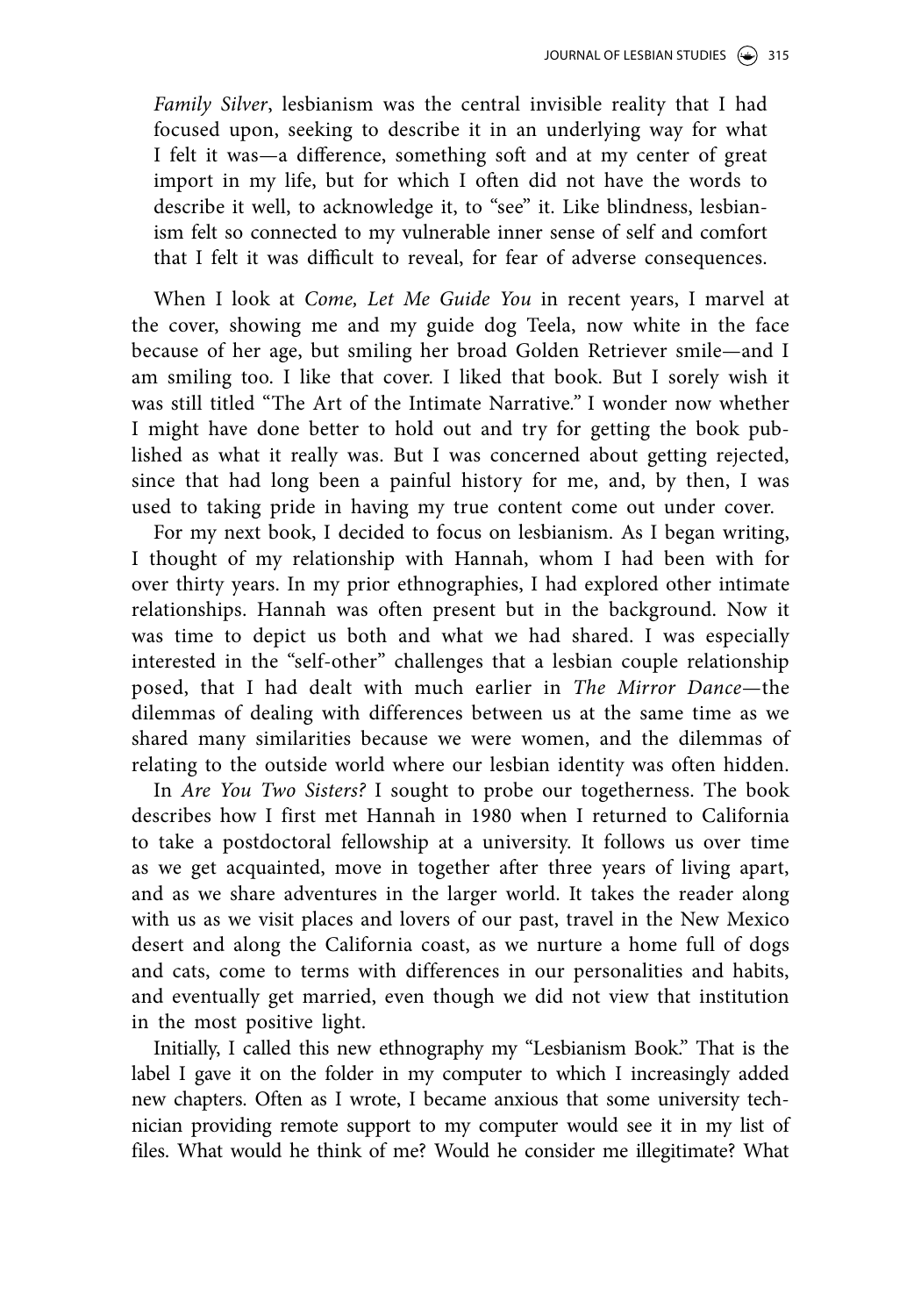kind of a topic was that for an academic? I looked forward to the time when that label might change, but I did not know what the new title might be.

In the end, the title *Are You Two Sisters?* came from one of the chapters. That chapter describes an experience Hannah and I had on one of our trips in the Southwest. I had just stepped out of a desert bar in a remote area near the border of New Mexico, Arizona, and Mexico when a man following me out, called after me, in a challenging tone, "Are you two sisters?" He had seen me with Hannah inside the bar, where she was paying our lunch bill. I did not answer the man but proceeded to walk across the dusty parking lot toward our car, following my guide dog Fresco (who had succeeded Teela). The man called after me again, "Are you two sisters?" I did not answer him and quickly got in the car. Later, when Hannah came out and we drove off, I told her about his question.

"What did you say?" she asked.

"I didn't answer him."

I was embarrassed because of my lack of nerve. Surely it would have been okay to acknowledge that I was a lesbian in 2017, but I wasn't taking chances. To admit being a lesbian in this circumstance felt like I would be making myself too vulnerable. Still, the man's question stayed with me and proved to be food for thought. Who were we? Why did he ask? Why was it so hard for me to answer him?

When three years later, I was ready to submit my completed book manuscript to publishers, I needed a title. I thought of that provocative chapter title and decided to use it for the book as well. With the question, "Are you two sisters?*"* I intended to convey both the visibility and invisibility of lesbian identity. The query was open-ended, as if inviting the reader to flip back the cover of the book and find out. Were these two women a lesbian couple or not, and what difference did that make? What was their reality like?

In choosing a subtitle, I faced more of a challenge. An editor had once told me that a subtitle needs to say what the book is actually about. "You can have a poetic description for the main title," he said, "but the subtitle has to be more explicit so readers and book sellers will know what to do with it." I knew I should follow that advice, but I was worried about how to represent the specifics. I considered "Reflections on Self and Other," "Private Moments, Public Lives," clearly generalizing, avoiding the word "lesbian," hoping that my main title would convey my meaning.

I finally decided on "The Journey of a Lesbian Couple," because I felt it summarized the main narrative flow of the book and because I was determined not to shy away from the word "lesbian" once more.

I sent out my letter of inquiry to publishers, along with a sample chapter and the Introduction announcing *Are You Two Sisters? The Journey of a*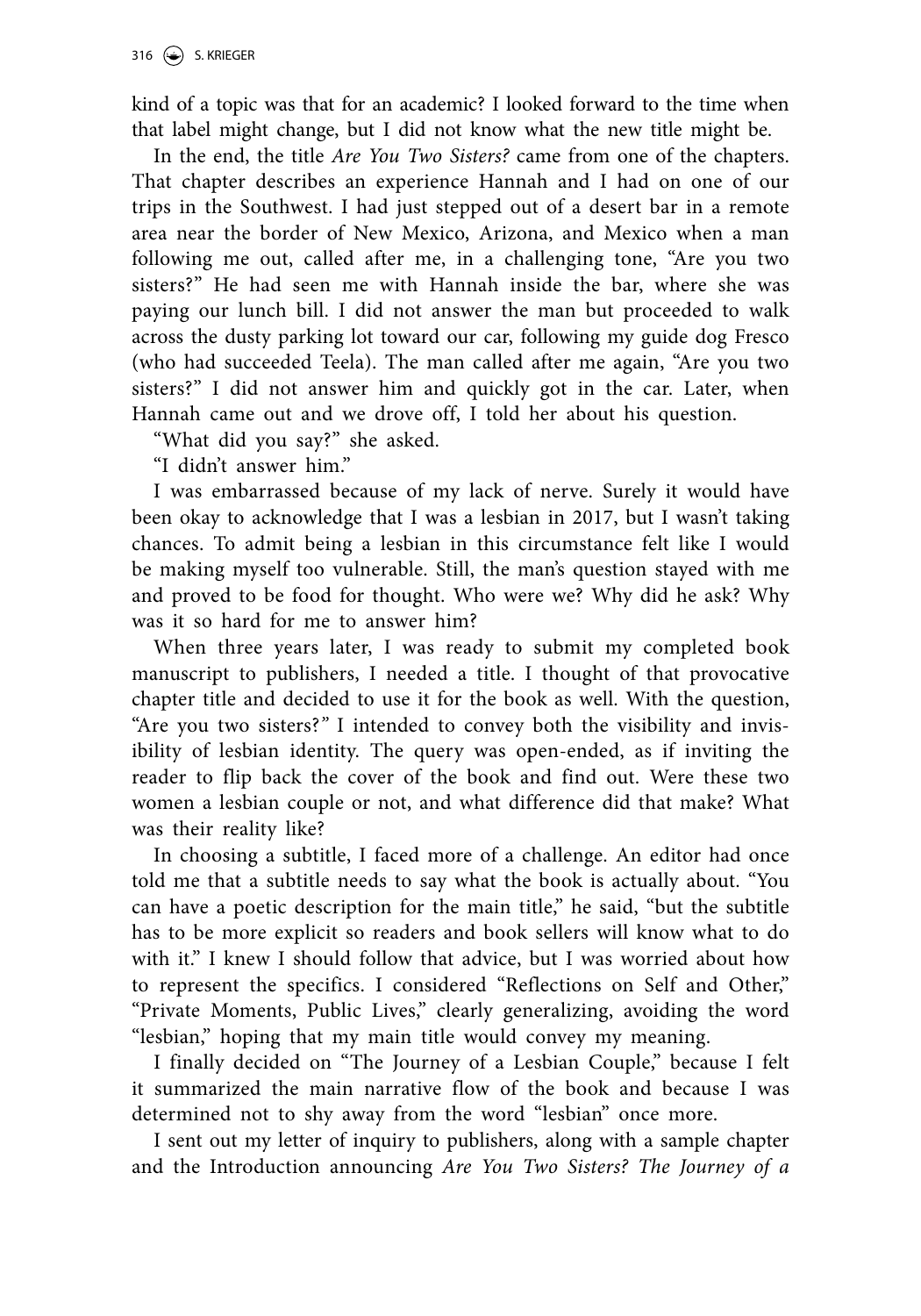*Lesbian Couple*. The university presses I reached out to had relevant lists in LGBTQ and Disability Studies. Still I met with rejection. "Why?" I wondered. The answer was the same in most of the responses—that the book was "personal" and that the particular publisher did not publish this type of thing. I looked at their lists and could see that sometimes they did publish personal accounts. But when it came to "my" personal, this was not what was needed.

After too many rejections, I decided to remove the lesbian subtitle. I began sending my inquiries out with only the main title, *Are You Two Sisters?,* and with the accompanying explanation: "This is a book about female intimacy in contemporary American society." I was again generalizing about my subject, seeking to hide it.

When a publisher soon expressed interest in this book without a subtitle, I was surprised that my autoethnographic approach was not immediately the reason for a rejection. "It must be the line 'female intimacy in contemporary American society' that did it," I thought. This press had, many years before, published *The Mirror Dance*, and that was a reason for their interest.

I sent them the entire manuscript, waited for readers' reports, and pondered my fate. Was it really going to happen? Was someone going to publish my latest lesbian book, whose content was, by then, entirely clear even if the word was not in the title? The Press was enthusiastic, had published other autoethnographic accounts, liked my writing, and had received positive readers' reports. But I was still worried. Did the stories in the book hold together well enough? Were readers and potential critics likely to view the book as not only a series of stories, but a unified whole? Was I ready yet to put the word "lesbian" in my new book title?

In my final proposal for the Press faculty board, I recommended adding a subtitle and suggested that "The Journey of a Lesbian Couple" might help give future readers a more unified sense of the way the stories fit together as a whole:

I had thought previously that *Are You Two Sisters?* should have a subtitle. I now think that "The Journey of a Lesbian Couple" would be appropriate and would speak to readers' concerns…providing a unifying sense for the entire book.

The Press accepted the subtitle. The book was approved with much appreciation. I was glad I had added the word "lesbian," though still worried about possible consequences. Was the word just too limiting? Would it tarnish the book somehow? Was it now passé? But I knew it was important that the word was there. I could see that the main title suggested an ambiguity also present in the titles of my previous books dealing with lesbian realities. It suggested an invisibility, a presence and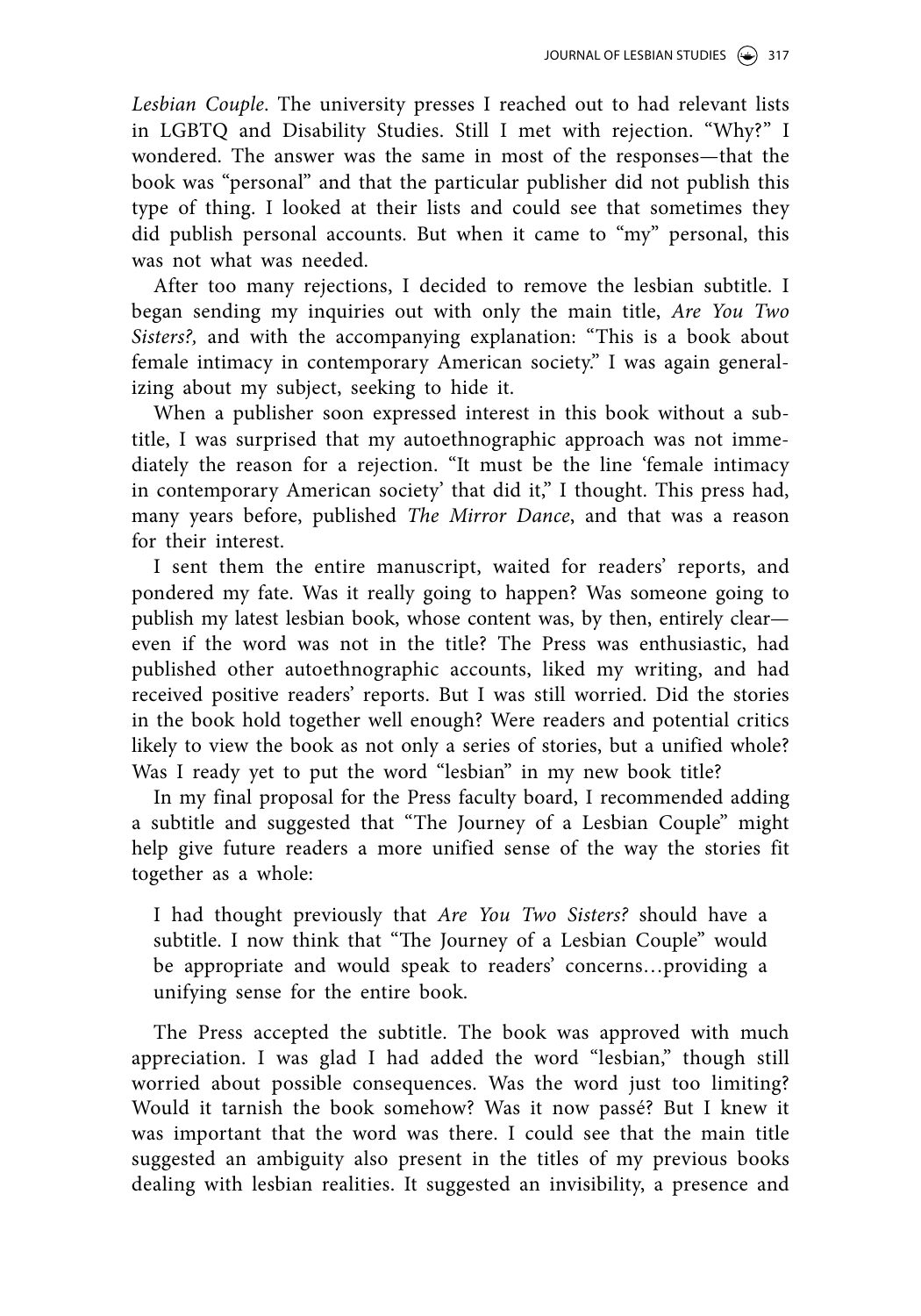yet an absence, a sense of "Now you see us. Now you don't." But peeking out from beneath that questioning title was the word lesbian. It revealed a bit more than I wanted it too, leaving me somewhat uncomfortable, but perhaps that was as it should be.

*Are You Two Sisters?* provides some answers to its central question and explores reasons for lesbian invisibility, but it leaves it to the reader ultimately to decide—what it is to be a lesbian, what distinguishes that kind of life, that kind of personal identity or choice. What are the dilemmas of self and other that uniquely occur within a female couple and in lesbian relationships more generally, and how are they resolved—what is their story?

In the following excerpt from *Are You Two Sisters?*, I try to give a feeling for that sense of having a hidden reality that I often felt was a constant presence for Hannah and me as we traveled. It is from a chapter titled "Border Patrol":

Hannah and I had grown to prize the late afternoon light out here at Big Hatchet Mountain, I thought. It turned everything gold. It hit the grasses and shrubs, hit our faces, hit my golden dog, made us feel special to be here—at a remove, not bothered, not in our usual spots, our usual haunts, not in the city, not surrounded by others, by white trucks or cattle ranchers or helicopters. Now we were here only with each other. I put my arm around Hannah's shoulder. She came close, slipping her arm around my waist as we stood looking out. A world was far below and at a distance in the outstretched desert. Close by, I felt the quiet surrounding us, saw the land bathed in gold, and treasured my memories of other times—some more peaceful than others, perhaps. But really all of them were peaceful. The only rough parts that mattered were those that might disrupt the life between us. And we were here now out at Big Hatchet—out in the desert where few people went, or cared to go, other than the ranchers, the hunters, the Border Patrol, the occasional hikers and migrants. But this space wasn't theirs. It was ours. Wherever we went, we were in our own space together. The outside world, it was just that—outside. It intruded sometimes, unsettling us. But we didn't let it destroy us even when it entered in sometimes over our boundaries.

"Focus on us," I remembered Hannah had said that time I bemoaned the presence of the white Border Patrol van in "our spot" in the clearing near the cattle. "Focus on us. We're here. We're together."

I thought about how she had so often helped me keep the world out, helped me keep disturbing thoughts at bay, helped me feel more settled and reassured within myself, took me places even if they were foreign to her, places where I could feel at a remove. She was magical